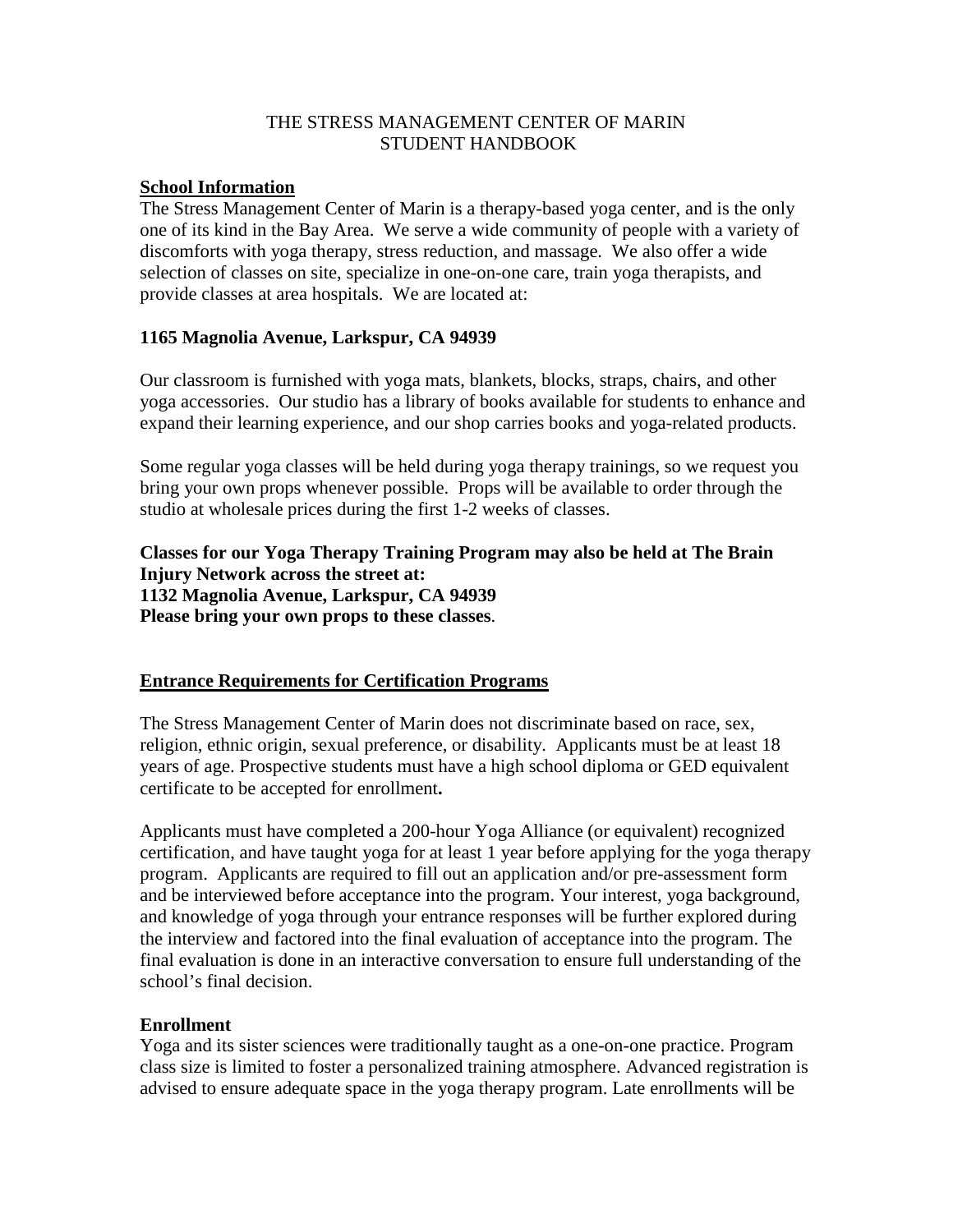accepted only through the first session of any program. Students are required to complete the application and/or pre-assessment form, be interviewed, and to pay an application/registration fee prior to acceptance into the program. An enrollment form that includes program information details, payment schedule, and the refund policy will be completed after acceptance to The Stress Management Center of Marin's Yoga Therapy Program and signed by the student and a representative of the Stress Management Center of Marin.

All application forms must be received a minimum of two weeks prior to the beginning of the program or course. There is no guarantee of admission to late registrants. Early registration is recommended.

# **Credit for Previous Training, Education, or Experience**

Due to the diversity of yoga and its sister sciences, the Stress Management Center of Marin cannot measure previous experience in classes or the length of time the subject has been studied. While any background, career, education, and experience with the subject will be evaluated and considered, credit may only be given based on a thorough discussion of the applicability to the registered program.

## **Financing for Training**

Throughout a training program, we offer interest-free financing based on the enrollment agreement outline submitted upon commencement of the program. No certificate is issued until payment is made in full. We require an additional agreement that includes accumulated interest if all monies owed are not paid in full before the training has been completed.

# **Scholarship Opportunities**

The opportunity for a partial scholarship is available through application to our Scholarship Fund. Please contact the Director of the School for more information about applying for scholarships.

## **School Calendar**

Class times for programs are determined by the Senior Teacher and based on the program or course outline. When an unexpected closure occurs due to extraordinary conditions such as inclement weather, students will be notified as soon as possible by phone, email, and/or text message.

The Stress Management Center of Marin honors the following holidays:

## **New Years Eve New Years Day Passover/Easter**

**Memorial Day Independence Day**

**Labor Day Thanksgiving Christmas**

**Class meetings during these holidays are possible based on class agreement specific to the outlined schedule**.

## **Postponement and/or Cancellation of Courses and Programs**

Courses may be canceled if minimum enrollment is not received two weeks prior to the course date. If a course is cancelled by the school, refunds will be given in full, within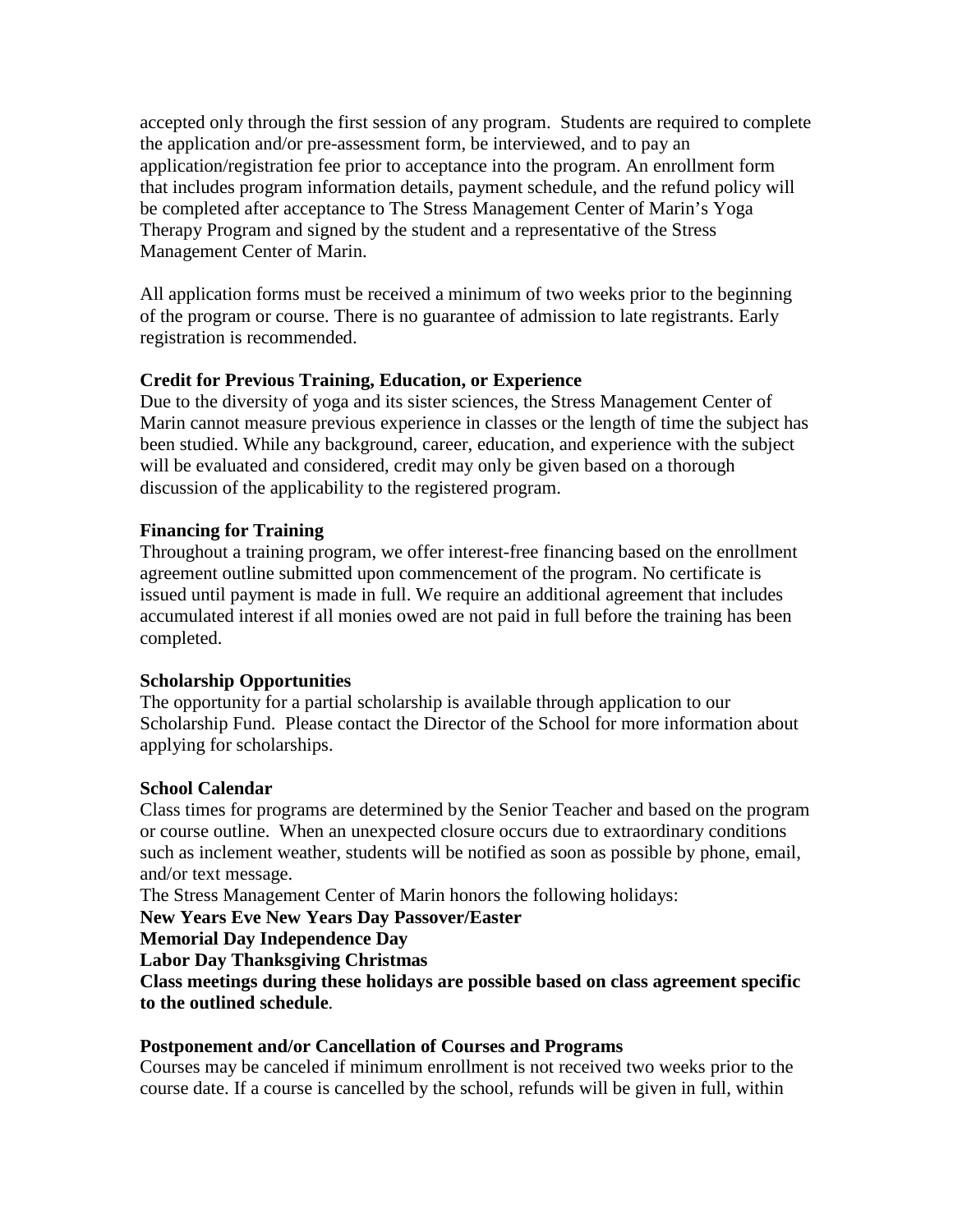thirty (30) days of the canceled course. If a student cancels his/her participation in a course, the refund will be determined by the refund policy.

Postponement of a starting date of a training program, whether at the request of the school or the student, requires a written agreement signed by the student and the school. The agreement must set forth

a) whether the postponement is for the convenience of the school or the student, and b) a deadline for the new start date, beyond which the start date will not be postponed.

If the course is not commenced, or the student fails to attend by the new start date set forth in the agreement, the student will be entitled to an appropriate refund of prepaid tuition and fees within thirty (30) days of the deadline of the new start date set forth in the agreement, determined in accordance with the school's policy and all applicable laws and consumer protection rules.

## **Description of Placement Assistance**

The Stress management Center of Marin does not offer a placement service. There are opportunities to substitute and develop a practice in our clinic and through other yoga studios in the area. Student clinics are required, giving experience and connection with potential, but not guaranteed, job opportunities. Calls seeking employment will be shared in class settings and via a communication network. Encouragement is provided during class, and, if necessary, mentoring is available to support beginning experiences.

## **Transferability**

The Stress management Center of Marin honors other educational certificates. An evaluation of equivalent material covered in other programs must be determined to evaluate any applicable transfer hours. The Stress Management Center of Marin's Yoga Therapy Program does not guarantee the transferability of its credits to any other institution.

# **Program Policies**

## **Attendance**

All programs and all continuing education classes are experiential and full participation is required. Students are expected to arrive on time with proper materials and apparel. Programs allow 10% of the weekly sessions to be missed without affecting completion of the program. All weekend sessions must be attended. If a weekend practice time is missed, a makeup session is required; this may include teaching a make-up session to illustrate comprehension of the material. If a lecture component is missed, tutoring sessions are required to make up the material missed. Students are liable for tutoring costs at \$\_\_\_\_\_\_\_\_\_\_\_\_\_\_per hour.

Continuing education courses require 100% attendance to receive credit for the course. The calendar for The Stress management Center of Marin's Yoga Therapy Program is established in the following manner for programs: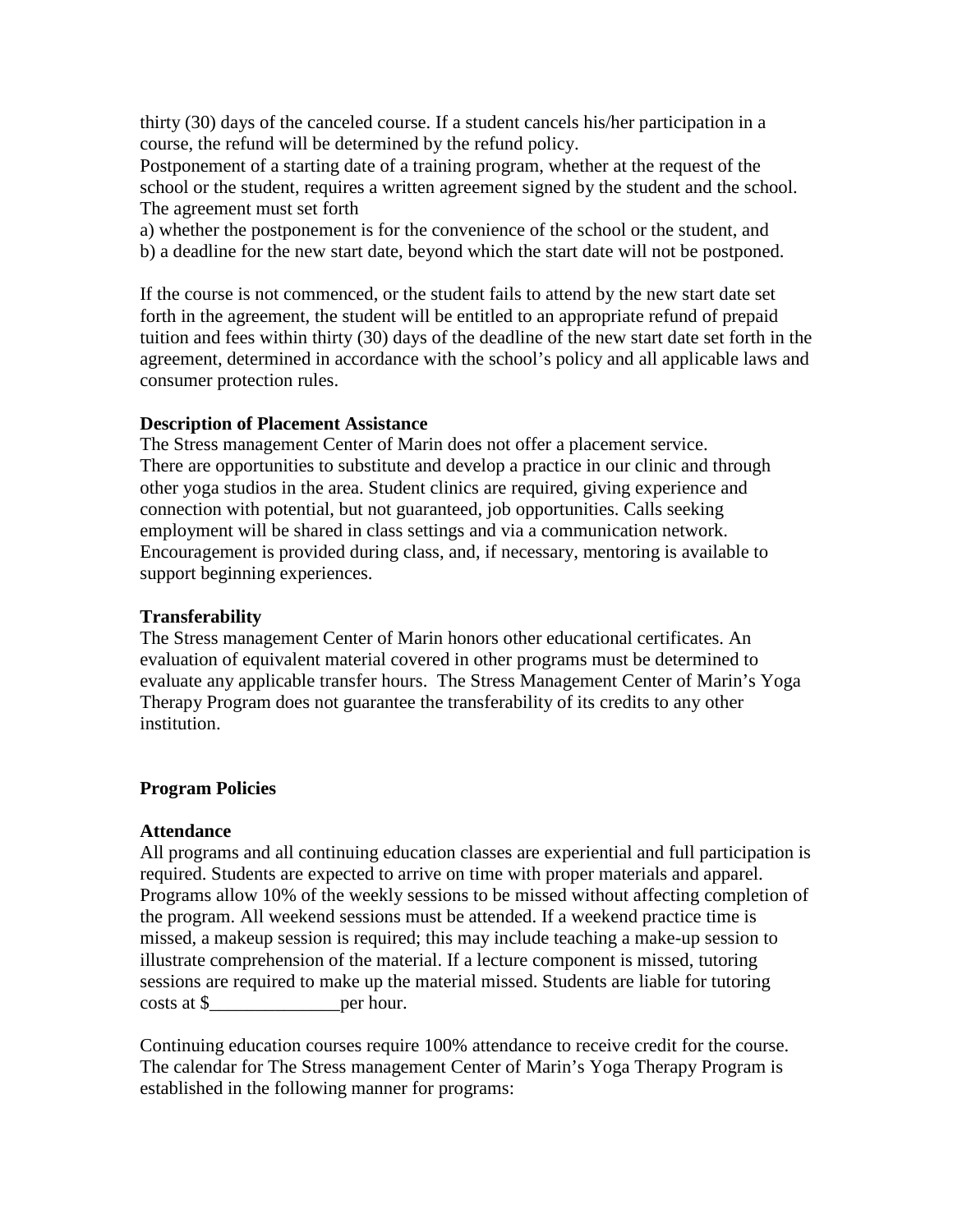**The Director** determines the weekly day and the weekends. To support 100% participation in the program, students will review the scheduled weekend sessions and adaptations may be determined through group agreement.

#### **Classroom**

All students are expected to act maturely and are required to show respect for other students and faculty members.

Yoga is about self-awareness, self respect, and self control. When we begin the study of yoga there is an inherent understanding that an individual knows, first and foremost, to be responsible to and for oneself.

As we practice yoga, remember to do nothing that does not sound correct or appropriate for your body.

Ask questions along the way.

Students must honor their energy. It is okay to be alone or as inward as one wishes.

Students must honor their resistance; it is the opening for new growth and awareness. Look for subtle changes, not dramatic shifts.

Students must take responsibility for their own experience. No need to be a caregiver, parent, or therapist for each other.

Support each other. Commit to using "I" statements when sharing together.

Let the instructor know about any physical limitations so appropriate supports and touch may be suggested.

Honor confidentiality. Anything shared in the room, stays in the room.

Students must come to class with appropriate materials: attire, books, and completed homework. Being unprepared for classes will be noted and can result in dismissal from the program.

Students will be held responsible to complete all assignments as outlined in the Course Outline and reading the material will reflect in class participation.

Possession of weapons, illegal drugs, and alcohol of any kind are not allowed at any time on school property.

**No texting during classroom lecture and practices is allowed. Please turn cell phones off**.

**Recording classes is only permitted with prior consent of instructor.**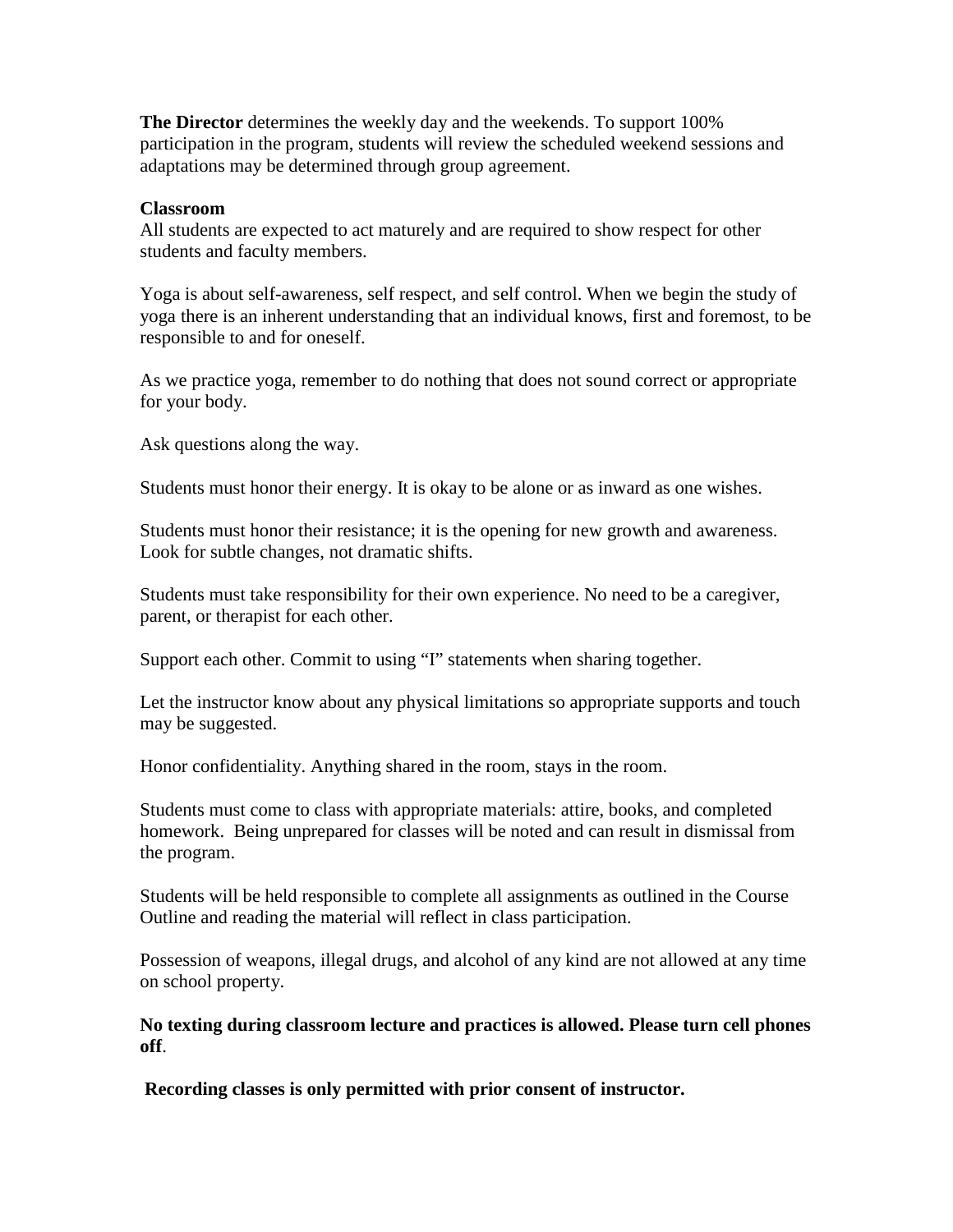Please come prepared to practice even if the class sounds more like a lecture. Please wear comfortable clothing that allows unrestricted movement. No hats in class. No chewing of gum is permitted in the class. Wear jewelry in moderation or take it off during classes. Do not wear perfumes, bath oils, strong smelling shampoos, lotions, aromatherapy or fragrances.

Be on time for morning, breaks and lunch. Notice will be given two minutes before class time. Tardiness of more than 15 minutes counts as a class absence unless you have contacted and discussed the tardiness with the teacher.

Attendance in all activities is required unless arrangements have been made with the Senior Teacher prior to class. Make up of missed materials will be required before graduation

Communicate ahead of time if support is needed in completing assignments. All assignments should be completed before class begins.

## **Progress and Dismissal**

Completion of a program and credit for class hours is based on a Pass/Fail system. Students must maintain a passing status assessed through attendance, class participation, completion of homework assignments, ability to lead classes they are assigned to teach, and completion of other class assignments.

Students who are falling short of meeting the criteria will be asked to have a consultation session with the instructor for the purpose of clarifying expectations. Students can meet with the instructor upon request for progress reports at any time during the program. Any student may be dismissed for excessive absences, tardiness, incompletion of homework assignments, and violations of rules and regulations of the school as set forth in school publications. The Director, after consultation with all parties involved will make the final decision.

If a student feels he/she cannot complete the program due to medical reasons or personal problems, he/she should meet with the School Director. Appropriate choices can be made through discussion and mediation with the Director.

All meetings reflecting a student's participation in the program will be documented and will include the decisions and/or conditions of continued registration in the program.

## **Program Completion**

Programs and courses must be completed within the allocated time unless arrangements are made with the Senior Teacher and the School Director.

To receive a certificate of completion for any program, all classes must be attended per the attendance guidelines, homework assignments completed, a final test taken, and practice teaching completed. Class participation and evaluation of practicum classes will be used to appraise teaching skills.

A certificate will not be issued until all requirements are completed.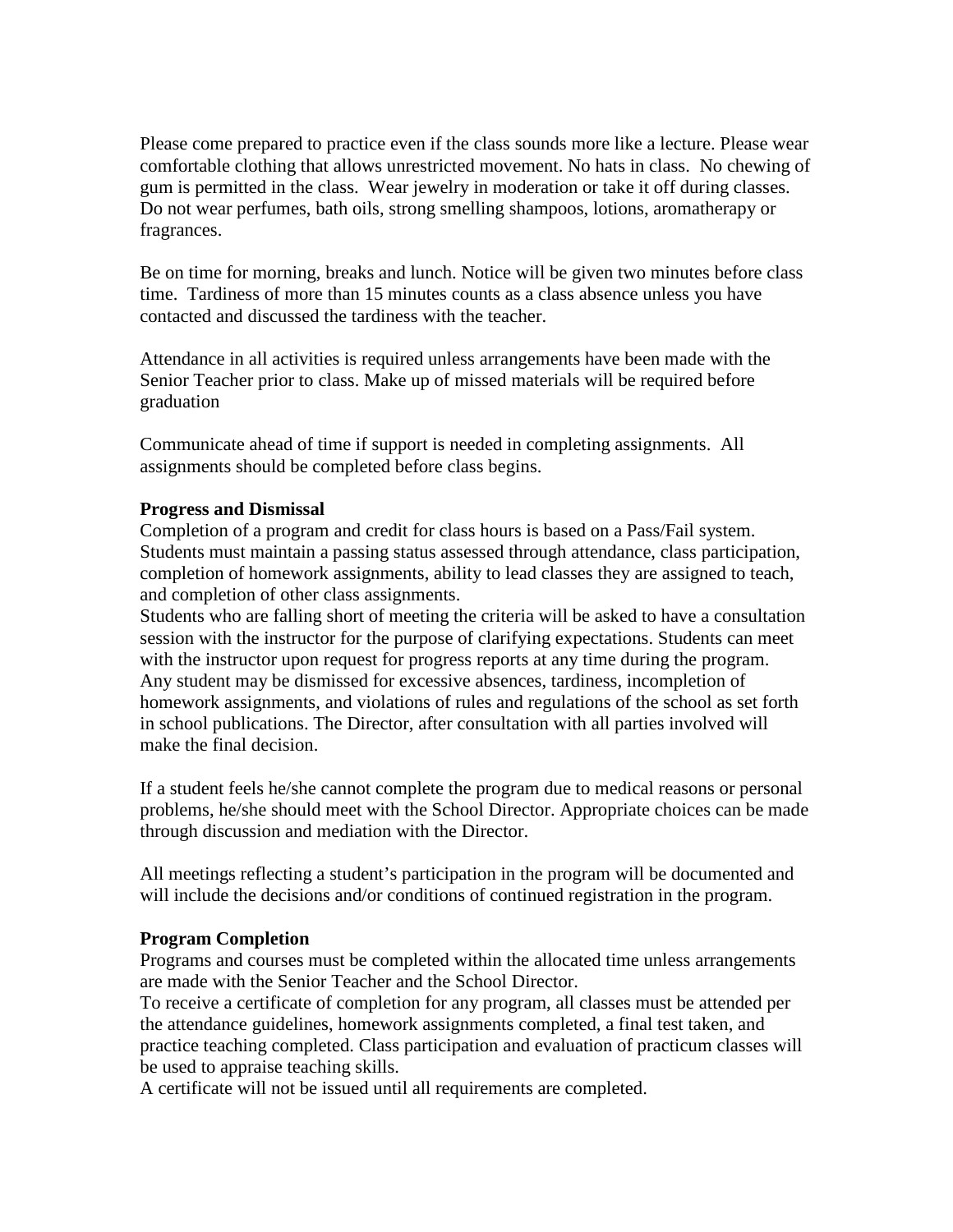If a participant drops out during a program, course, or workshop, hours will not be granted for the incomplete program, course, or workshop.

## **Students Complaints**

Student complaints should be brought to the attention of the School Director to attempt resolution as described previously under the Student Grievance Procedure. The Director and student are to follow the grievance procedures according to school policy printed in the school catalog. If satisfactory resolution cannot be reached between the student and the school, the student may file a written complaint to [insert name of mediation requirement, or alternative outside source].

All student complaints must be filed within two years after the student discontinues training at the school.

# **Student Grievance Procedure**

Student complaints should be brought to the attention of the Senior Teacher. The complaint may begin as a verbal discussion. The discussion and outcome of the discussion will be documented in the student's folder and signed by both the instructor and the student. The instructor will be required to inform the School Director of the discussion and its results. If the student feels he/she has not found resolution, the student should write and document his/her complaint, including any supportive information. The written document will be given to the Senior Teacher and the School Director.

The Director will meet independently with the instructor and the student. The Director will have the right to investigate the situation. This may include interviewing peer students, teacher assistants and, with permission of the student, family members. All meetings will be documented and signed by the people in attendance of the meetings. All documentation will remain in the student's file.

When resolution is determined, the Director, instructor and student will meet and document the outcome of the meeting.

If the Director is the Senior Teacher, another Senior Teacher will be asked to moderate the complaint.

The filing of a complaint will not affect the student's fair evaluation in completing a program or course.

# **School Administrative Policies**

Program guidelines are included in the enrollment package in the general Conduct Policy statement and a Code of Ethics. These forms must be signed to ensure support of basic class awareness.

## **Dismissal**

Any violation of school policies may result in permanent dismissal from school.

# **Payments**

Students will have the opportunity on their student enrollment form to establish a payment plan, and will be required to make payments based on the plan recorded in their contract unless they meet with the Director to adjust the payment schedule. Students who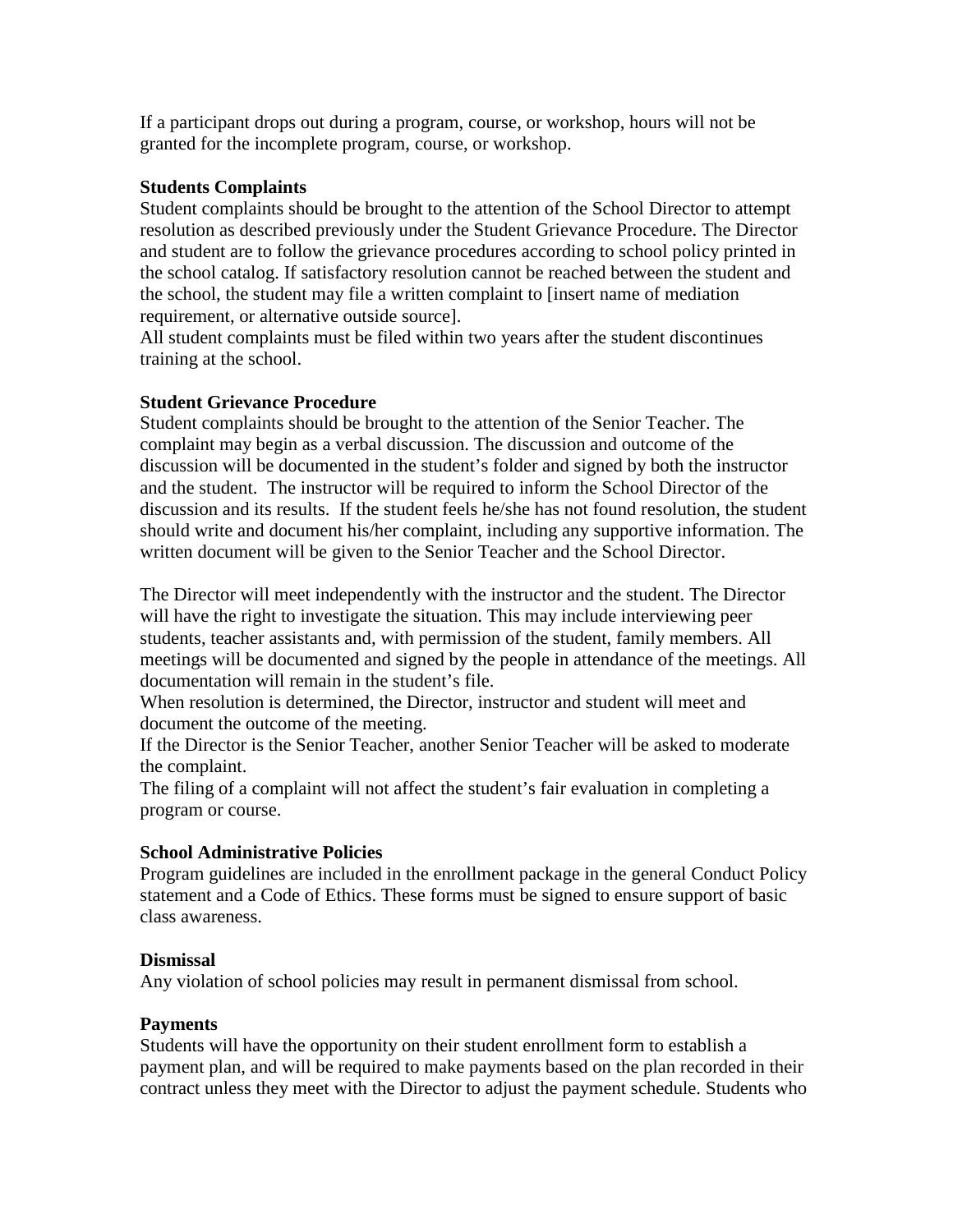are late in making payments more than thirty days may be assessed a fee of \$25 for each late payment unless other arrangements are made with the school.

Continuing students must have all previous tuition fees paid in full prior to registering for another course, program, or module unless arrangements are made with the school.

## **Refunds**

- Up to 30 days before course begins: 100% refund (minus a \$100 processing fee)
- From 2 weeks before course to 1 month after course begins: 50% refund
- After 1 month from the start date of the course: No refunds

# **Statement of Ethics**

Yoga is a system of self-investigation, self-transformation, and self-realization. Its practices and lifestyle aim to integrate the body, mind, heart, and spirit and awaken students to their innate wholeness. The yoga therapist aims to nurture the physical, emotional, psychological, social, and spiritual well-being of clients.

# **Statement of Purpose**

This Statement of Ethics guides yoga therapists in their work of supporting clients' wellbeing through yoga practice. It is based on the traditional yogic ethical principles, the yamas and niyamas, as outlined in Patanjali's Yoga Sutras. This Statement of Ethics reflects the timeless, living principle that our essential nature is awake, aware, compassionate, and peaceful.

# 1. **Ahimsa – Nonviolence and Compassion**

As yoga therapists we seek to do no harm to others and to act with care and compassion.

# 2. **Satya – Truthfulness**

As yoga therapists we act truthfully at all times.

# 3**. Asteya - Not Stealing**

As yoga therapists we take only what is rightfully ours.

# 4. **Brahmacharya - Self-Restraint in the Path to Wholeness**

We recognize that the therapist–student relationship exists to serve the deepest goals of wellbeing through yoga. Thus, we practice self-restraint and direct our energy and actions toward these deep aims.

# 5**. Aparigraha – Non-Clinging**

As yoga therapists we practice the principle of nonattachment and generosity and we welcome change, acknowledging the natural abundance of life.

# 6. **Sauca – Purity/Cleanliness**

As yoga therapists we cultivate purity of body, mind, and environment. This includes fostering clarity of intention, ongoing self-care, and a clean environment for the practice of yoga therapy.